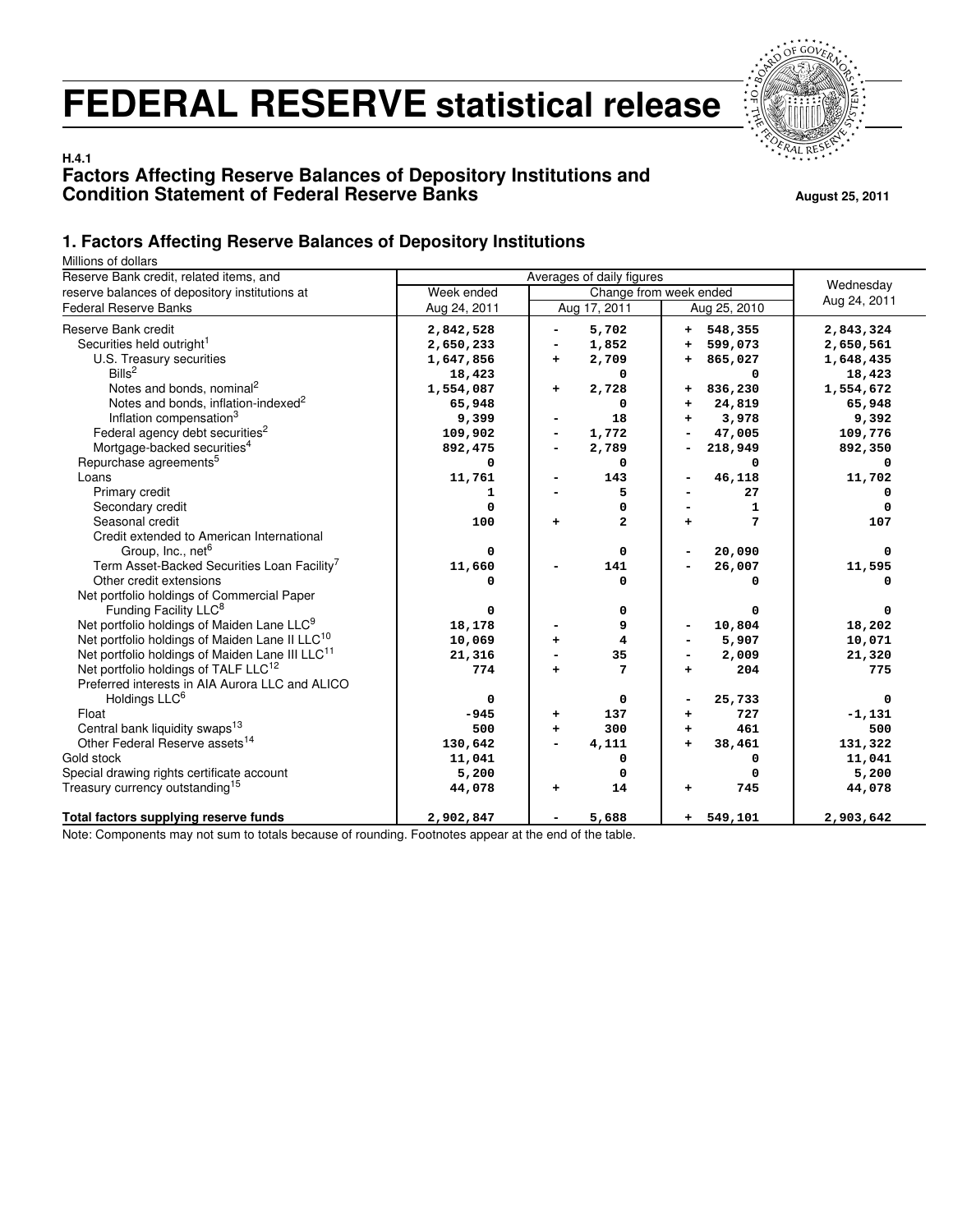## **1. Factors Affecting Reserve Balances of Depository Institutions (continued)**

Millions of dollars

| Reserve Bank credit, related items, and               |              |                              |                     |
|-------------------------------------------------------|--------------|------------------------------|---------------------|
| reserve balances of depository institutions at        | Week ended   | Wednesday                    |                     |
| <b>Federal Reserve Banks</b>                          | Aug 24, 2011 | Aug 17, 2011<br>Aug 25, 2010 | Aug 24, 2011        |
| Currency in circulation <sup>15</sup>                 | 1,032,536    | 969<br>÷                     | 86,244<br>1,033,360 |
| Reverse repurchase agreements <sup>16</sup>           | 96,511       | 3,429<br>÷                   | 36,078<br>99,519    |
| Foreign official and international accounts           | 96,226       | 3,705<br>$\ddot{}$           | 35,793<br>99,519    |
| <b>Others</b>                                         | 286          | 277<br>$\ddot{}$<br>٠        | 286                 |
| Treasury cash holdings                                | 116          | 3<br>÷                       | 131<br>105          |
| Deposits with F.R. Banks, other than reserve balances | 96,301       | 13,424<br>129,235<br>÷.<br>- | 92,170              |
| Term deposits held by depository institutions         | 5,088        | 0                            | 2,969<br>5,088      |
| U.S. Treasury, general account                        | 20,782       | 610<br>$\ddot{}$<br>٠        | 1,959<br>10,896     |
| U.S. Treasury, supplementary financing account        |              | 199,954<br>O                 |                     |
| Foreign official                                      | 4,192        | 991<br>٠                     | 5,228<br>2,501      |
| Service-related                                       | 2,484        | 2                            | 2,484<br>26         |
| Required clearing balances                            | 2,484        | 2                            | 26<br>2,484         |
| Adjustments to compensate for float                   |              |                              |                     |
| Other                                                 | 63,755       | 13,807<br>÷<br>÷             | 63,264<br>68,475    |
| Funds from American International Group, Inc. asset   |              |                              |                     |
| dispositions, held as agent <sup>6</sup>              | o            | 0                            | <sup>0</sup>        |
| Other liabilities and capital <sup>17</sup>           | 71,606       | 791<br>$\ddot{}$             | 437<br>70,897       |
| Total factors, other than reserve balances,           |              |                              |                     |
| absorbing reserve funds                               | 1,297,071    | 9,822<br>٠                   | 7,454<br>1,296,077  |
| <b>Reserve balances with Federal Reserve Banks</b>    | 1,605,776    | 15,510<br>$+ 556, 555$       | 1,607,566           |

Note: Components may not sum to totals because of rounding.

1. Includes securities lent to dealers under the overnight securities lending facility; refer to table 1A.

- 2. Face value of the securities.
- 3. Compensation that adjusts for the effect of inflation on the original face value of inflation-indexed securities.
- 4. Guaranteed by Fannie Mae, Freddie Mac, and Ginnie Mae. Current face value of the securities, which is the remaining principal balance of the underlying mortgages.
- 5. Cash value of agreements.
- 6. As a result of the closing of the American International Group, Inc. (AIG) recapitalization plan on January 14, 2011, the credit extended to AIG was fully repaid and the Federal Reserve's commitment to lend any further funds was terminated. In addition, the Federal Reserve Bank of New York (FRBNY) has been paid in full for its preferred interests in AIA Aurora LLC and ALICO Holdings LLC. The funds from AIG asset dispositions that FRBNY held as agent were the source of repayment of the credit extended to AIG, as well as a portion of the FRBNY's preferred interests in ALICO Holdings LLC. The remaining FRBNY preferred interests in ALICO Holdings LLC and AIA Aurora LLC, valued at approximately \$20 billion, were purchased by AIG through a draw on the Treasury's Series F preferred stock commitment and then transferred by AIG to the Treasury as consideration for the draw on the available Series F funds.
- 7. Includes credit extended by the Federal Reserve Bank of New York to eligible borrowers through the Term Asset-Backed Securities Loan Facility.
- 8. Includes the book value of the commercial paper, net of amortized costs and related fees, and other investments held by the Commercial Paper Funding Facility LLC.
- 9. Refer to table 4 and the note on consolidation accompanying table 9.
- 10.Refer to table 5 and the note on consolidation accompanying table 9.
- 11.Refer to table 6 and the note on consolidation accompanying table 9.
- 12.Refer to table 7 and the note on consolidation accompanying table 9.
- 13.Dollar value of foreign currency held under these agreements valued at the exchange rate to be used when the foreign currency is returned to the foreign central bank. This exchange rate equals the market exchange rate used when the foreign currency was acquired from the foreign central bank.
- 14.Includes other assets denominated in foreign currencies, which are revalued daily at market exchange rates, and the fair value adjustment to credit extended by the FRBNY to eligible borrowers through the Term Asset-Backed Securities Loan Facility. Before the closing of the AIG recapitalization plan on January 14, 2011, included accrued dividends on the FRBNY's preferred interests in AIA Aurora LLC and ALICO Holdings LLC.
- 15.Estimated.
- 16.Cash value of agreements, which are collateralized by U.S. Treasury securities, federal agency debt securities, and mortgage-backed securities.
- 17.Includes the liabilities of Maiden Lane LLC, Maiden Lane II LLC, Maiden Lane III LLC, and TALF LLC to entities other than the Federal Reserve Bank of New York, including liabilities that have recourse only to the portfolio holdings of these LLCs. Refer to table 4 through table 7 and the note on consolidation accompanying table 9. Also includes the liability for interest on Federal Reserve notes due to U.S. Treasury. Refer to table 8 and table 9.

Sources: Federal Reserve Banks and the U.S. Department of the Treasury.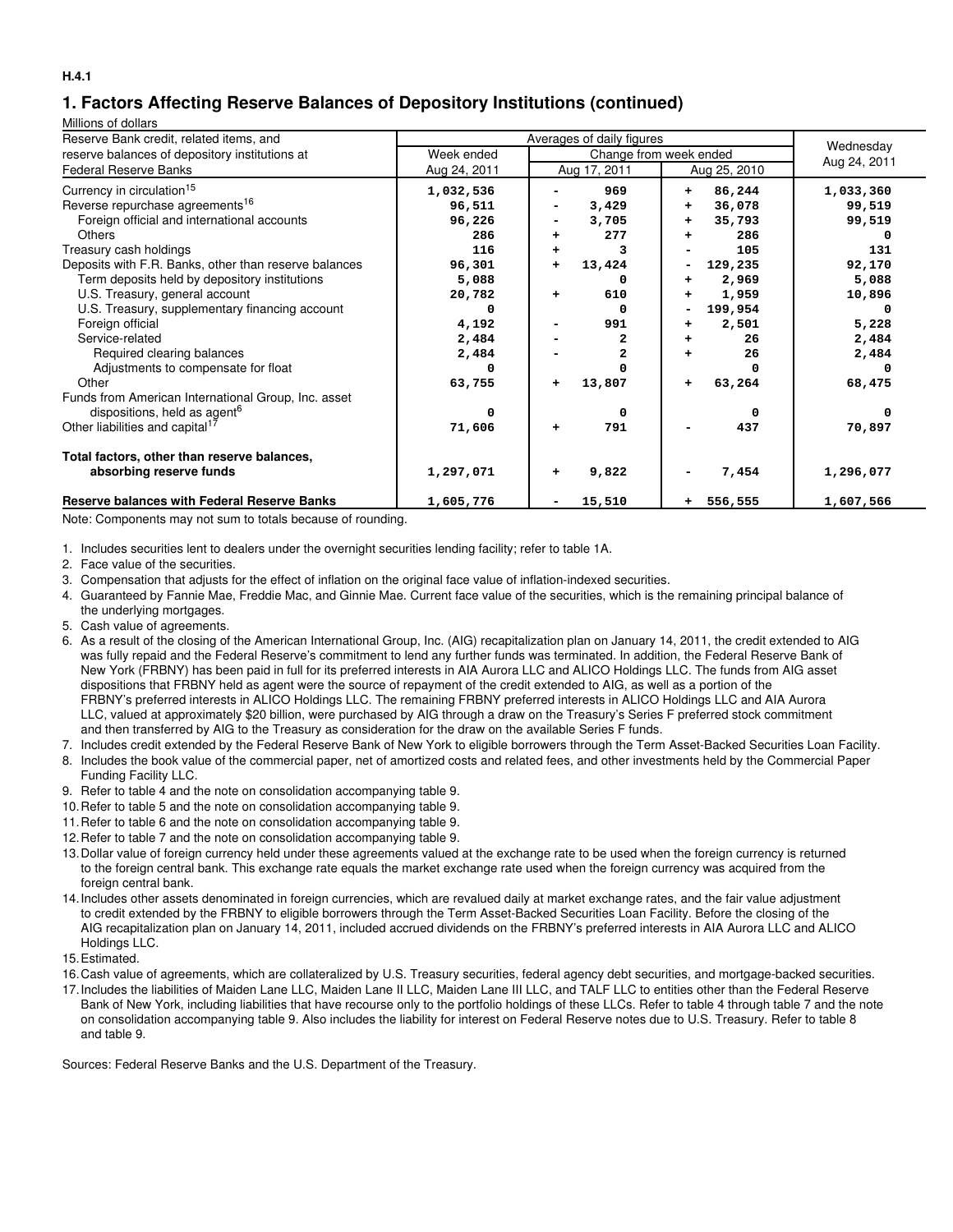#### **1A. Memorandum Items**

Millions of dollars

| Memorandum item                                   | Week ended   | Change from week ended | Wednesday          |              |
|---------------------------------------------------|--------------|------------------------|--------------------|--------------|
|                                                   | Aug 24, 2011 | Aug 17, 2011           | Aug 25, 2010       | Aug 24, 2011 |
| Marketable securities held in custody for foreign |              |                        |                    |              |
| official and international accounts <sup>1</sup>  | 3,491,090    | 12,467                 | 293,890            | 3,483,601    |
| U.S. Treasury securities                          | 2,756,947    | 12,666                 | 381,155            | 2,749,019    |
| Federal agency securities <sup>2</sup>            | 734,143      | 200                    | 87,265             | 734,581      |
| Securities lent to dealers                        | 12,766       | 1,707                  | 7,359<br>÷         | 10,878       |
| Overnight facility <sup>3</sup>                   | 12,766       | 1,707<br>-             | 7,359<br>$\ddot{}$ | 10,878       |
| U.S. Treasury securities                          | 12,154       | 1,653<br>-             | 8,143<br>÷         | 10,252       |
| Federal agency debt securities                    | 612          | 54                     | 785<br>۰           | 626          |

Note: Components may not sum to totals because of rounding.

1. Face value of the securities. Includes U.S. Treasury STRIPS and other zero-coupon bonds at face value and mortgage-backed securities at original face value.

2. Includes debt and mortgage-backed securities.

3. Fully collateralized by U.S. Treasury securities.

## **2. Maturity Distribution of Securities, Loans, and Selected Other Assets and Liabilities, August 24, 2011**

Millions of dollars

|                                             | Within 15  | 16 days to                        | 91 days to         | Over 1 year | Over 5 years | Over 10   | All       |
|---------------------------------------------|------------|-----------------------------------|--------------------|-------------|--------------|-----------|-----------|
| Remaining maturity                          | days       | 90 days                           | year               | to 5 years  | to 10 years  | years     |           |
| Loans <sup>1</sup>                          | 95         | 12                                | 2,319              | 9,276       |              | $\ddotsc$ | 11,702    |
| U.S. Treasury securities <sup>2</sup>       |            |                                   |                    |             |              |           |           |
| <b>Holdings</b>                             | 19,400     | 15,382                            | 125,265            | 709,654     | 581,599      | 197,136   | 1,648,435 |
| Weekly changes                              | 3,867<br>۰ | 3,867<br>$\overline{\phantom{a}}$ |                    |             | 5,508        | 4,701     | 802       |
| Federal agency debt securities <sup>3</sup> |            |                                   |                    |             |              |           |           |
| Holdings                                    | 0          | 2,972                             | 19,594             | 64,718      | 20,145       | 2,347     | 109,776   |
| Weekly changes                              | 884        | 693<br>÷                          | 1,198<br>$\ddot{}$ | 1,891       |              |           | 884       |
| Mortgage-backed securities <sup>4</sup>     |            |                                   |                    |             |              |           |           |
| Holdings                                    | 0          | 0                                 | 0                  | 15          | 23           | 892,312   | 892,350   |
| Weekly changes                              | 0          | 0                                 | 0                  | 0           | 0            | 219       | 219       |
| Asset-backed securities held by             |            |                                   |                    |             |              |           |           |
| TALF LLC <sup>5</sup>                       | 0          | 0                                 | 0                  | 0           | 0            | 0         | 0         |
| Repurchase agreements <sup>6</sup>          | 0          | 0                                 | $\ddotsc$          | $\ddotsc$   | $\ddotsc$    | $\ddotsc$ |           |
| Central bank liquidity swaps <sup>7</sup>   | 500        | 0                                 | 0                  | 0           | O            | 0         | 500       |
| Reverse repurchase agreements <sup>6</sup>  | 99,519     | 0                                 | $\cdots$           | $\ddotsc$   | $\ddotsc$    | $\ddotsc$ | 99,519    |
| Term deposits                               | 5,088      | 0                                 | 0                  | $\cdots$    | $\ddotsc$    | $\ddotsc$ | 5,088     |

Note: Components may not sum to totals because of rounding.

. . . Not applicable.

1. Excludes the loans from the Federal Reserve Bank of New York (FRBNY) to Maiden Lane LLC, Maiden Lane II LLC, Maiden Lane III LLC, and TALF LLC. The loans were eliminated when preparing the FRBNY's statement of condition consistent with consolidation under generally accepted accounting principles.

2. Face value. For inflation-indexed securities, includes the original face value and compensation that adjusts for the effect of inflation on the original face value of such securities.

3. Face value.

4. Guaranteed by Fannie Mae, Freddie Mac, and Ginnie Mae. Current face value of the securities, which is the remaining principal balance of the underlying mortgages.

5. Face value of asset-backed securities held by TALF LLC, which is the remaining principal balance of the underlying assets.

6. Cash value of agreements.

7. Dollar value of foreign currency held under these agreements valued at the exchange rate to be used when the foreign currency is returned to the foreign central bank. This exchange rate equals the market exchange rate used when the foreign currency was acquired from the foreign central bank.

**H.4.1**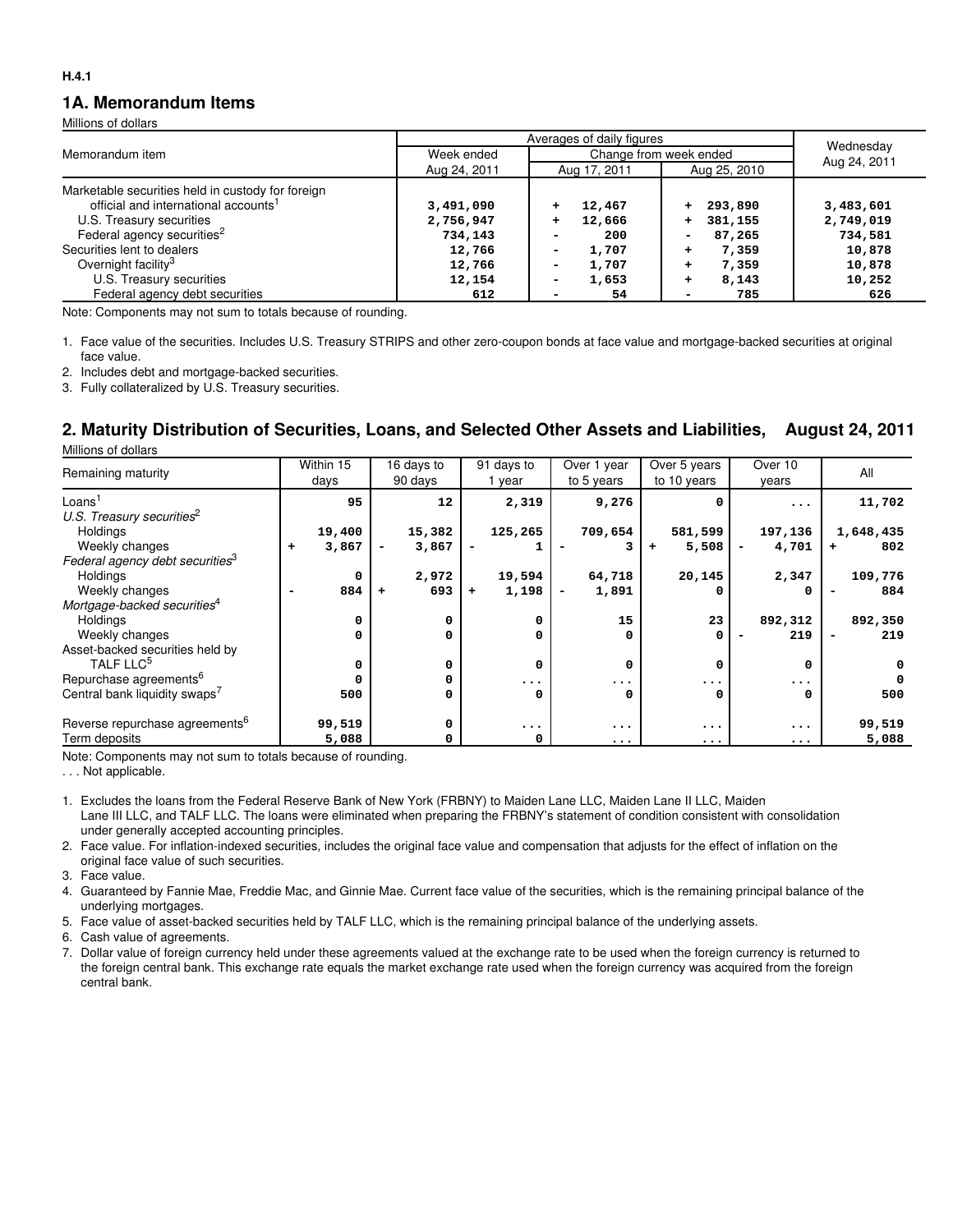## **3. Supplemental Information on Mortgage-Backed Securities Purchase Program**

| Millions of dollars                                                                                                       |                           |
|---------------------------------------------------------------------------------------------------------------------------|---------------------------|
| Account name                                                                                                              | Wednesday<br>Aug 24, 2011 |
| Mortgage-backed securities held outright <sup>1</sup>                                                                     | 892,350                   |
| Commitments to buy mortgage-backed securities <sup>2</sup><br>Commitments to sell mortgage-backed securities <sup>2</sup> | 0                         |
| Cash and cash equivalents <sup>3</sup>                                                                                    |                           |

1. Guaranteed by Fannie Mae, Freddie Mac, and Ginnie Mae. Current face value of the securities, which is the remaining principal balance of the underlying mortgages.

2. Current face value. Generally settle within 180 days and include commitments associated with outright transactions, dollar rolls, and coupon swaps.

3. This amount is included in other Federal Reserve assets in table 1 and in other assets in table 8 and table 9.

#### **4. Information on Principal Accounts of Maiden Lane LLC**

| Millions of dollars                                                                                    |              |
|--------------------------------------------------------------------------------------------------------|--------------|
|                                                                                                        | Wednesday    |
| Account name                                                                                           | Aug 24, 2011 |
| Net portfolio holdings of Maiden Lane LLC <sup>1</sup>                                                 | 18,202       |
| Outstanding principal amount of loan extended by the Federal Reserve Bank of New York <sup>2</sup>     | 15,061       |
| Accrued interest payable to the Federal Reserve Bank of New York <sup>2</sup>                          | 727          |
| Outstanding principal amount and accrued interest on loan payable to JPMorgan Chase & Co. <sup>3</sup> | 1,360        |

1. Fair value. Fair value reflects an estimate of the price that would be received upon selling an asset if the transaction were to be conducted in an orderly market on the measurement date. Revalued quarterly. This table reflects valuations as of June 30, 2011. Any assets purchased after this valuation date are initially recorded at cost until their estimated fair value as of the purchase date becomes available.

2. Book value. This amount was eliminated when preparing the Federal Reserve Bank of New York's statement of condition consistent with consolidation under generally accepted accounting principles. Refer to the note on consolidation accompanying table 9.

3. Book value. The fair value of these obligations is included in other liabilities and capital in table 1 and in other liabilities and accrued dividends in table 8 and table 9.

Note: On June 26, 2008, the Federal Reserve Bank of New York (FRBNY) extended credit to Maiden Lane LLC under the authority of section 13(3) of the Federal Reserve Act. This limited liability company was formed to acquire certain assets of Bear Stearns and to manage those assets through time to maximize repayment of the credit extended and to minimize disruption to financial markets. Payments by Maiden Lane LLC from the proceeds of the net portfolio holdings will be made in the following order: operating expenses of the LLC, principal due to the FRBNY, interest due to the FRBNY, principal due to JPMorgan Chase & Co., and interest due to JPMorgan Chase & Co. Any remaining funds will be paid to the FRBNY.

#### **5. Information on Principal Accounts of Maiden Lane II LLC**

Millions of dollars

| Account name                                                                                                     | Wednesday<br>Aug 24, 2011 |
|------------------------------------------------------------------------------------------------------------------|---------------------------|
| Net portfolio holdings of Maiden Lane II LLC <sup>1</sup>                                                        | 10,071                    |
| Outstanding principal amount of loan extended by the Federal Reserve Bank of New York <sup>2</sup>               | 6,808                     |
| Accrued interest payable to the Federal Reserve Bank of New York <sup>2</sup>                                    | 538                       |
| Deferred payment and accrued interest payable to subsidiaries of American International Group, Inc. <sup>3</sup> | 1,094                     |

1. Fair value. Fair value reflects an estimate of the price that would be received upon selling an asset if the transaction were to be conducted in an orderly market on the measurement date. Revalued quarterly. This table reflects valuations as of June 30, 2011. Any assets purchased after this valuation date are initially recorded at cost until their estimated fair value as of the purchase date becomes available.

2. Book value. This amount was eliminated when preparing the Federal Reserve Bank of New York's statement of condition consistent with consolidation under generally accepted accounting principles. Refer to the note on consolidation accompanying table 9.

3. Book value. The deferred payment represents the portion of the proceeds of the net portfolio holdings due to subsidiaries of American International Group, Inc. in accordance with the asset purchase agreement. The fair value of this payment and accrued interest payable are included in other liabilities and capital in table 1 and in other liabilities and accrued dividends in table 8 and table 9.

Note: On December 12, 2008, the Federal Reserve Bank of New York (FRBNY) began extending credit to Maiden Lane II LLC under the authority of section 13(3) of the Federal Reserve Act. This limited liability company was formed to purchase residential mortgage-backed securities from the U.S. securities lending reinvestment portfolio of subsidiaries of American International Group, Inc. (AIG subsidiaries). Payments by Maiden Lane II LLC from the proceeds of the net portfolio holdings will be made in the following order: operating expenses of Maiden Lane II LLC, principal due to the FRBNY, interest due to the FRBNY, and deferred payment and interest due to AIG subsidiaries. Any remaining funds will be shared by the FRBNY and AIG subsidiaries.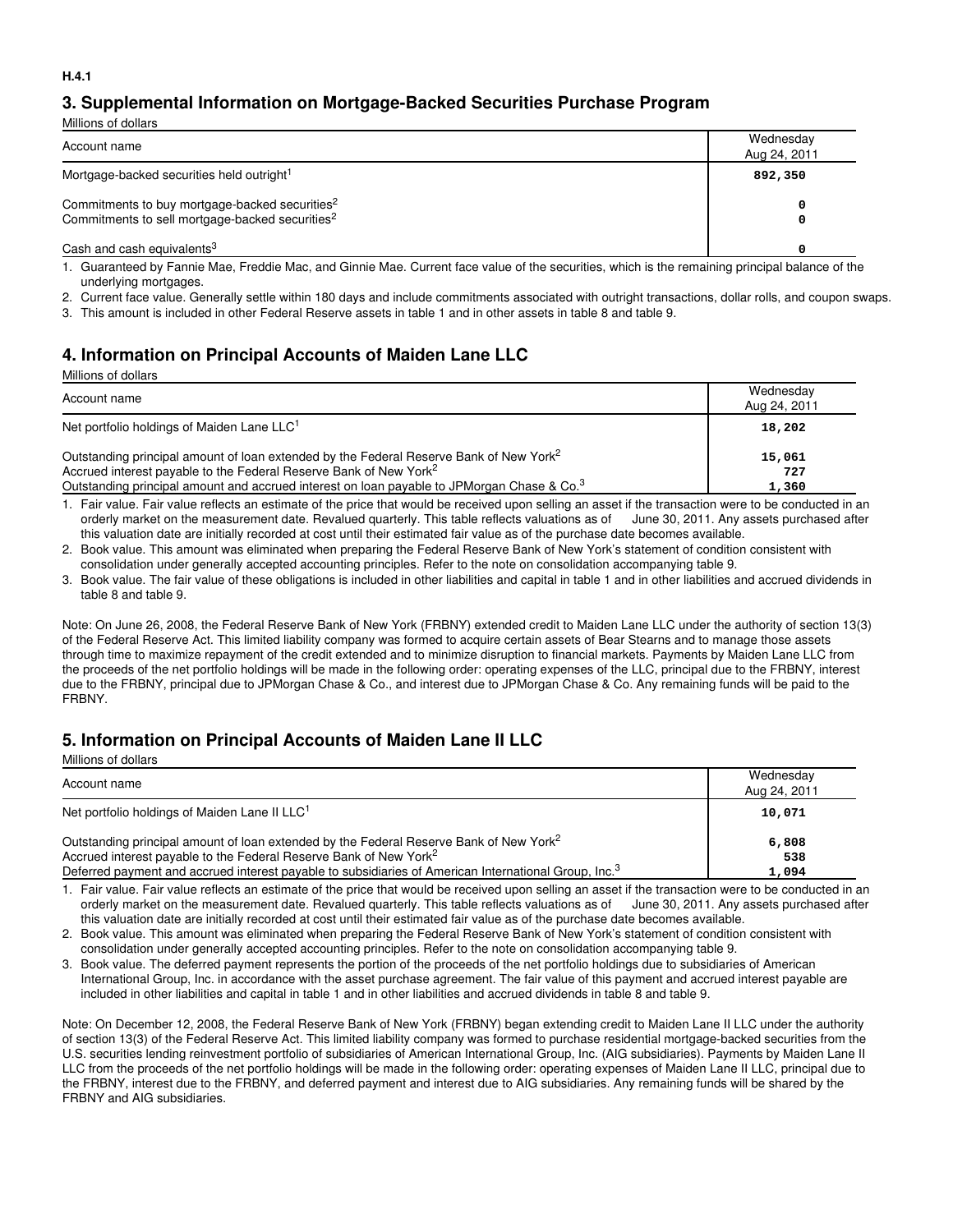#### **6. Information on Principal Accounts of Maiden Lane III LLC**

| Millions of dollars                                                                                                  |                           |
|----------------------------------------------------------------------------------------------------------------------|---------------------------|
| Account name                                                                                                         | Wednesday<br>Aug 24, 2011 |
| Net portfolio holdings of Maiden Lane III LLC <sup>1</sup>                                                           | 21,320                    |
| Outstanding principal amount of loan extended by the Federal Reserve Bank of New York <sup>2</sup>                   | 10,536                    |
| Accrued interest payable to the Federal Reserve Bank of New York <sup>2</sup>                                        | 646                       |
| Outstanding principal amount and accrued interest on loan payable to American International Group, Inc. <sup>3</sup> | 5,479                     |

1. Fair value. Fair value reflects an estimate of the price that would be received upon selling an asset if the transaction were to be conducted in an orderly market on the measurement date. Revalued quarterly. This table reflects valuations as of June 30, 2011. Any assets purchased after this valuation date are initially recorded at cost until their estimated fair value as of the purchase date becomes available.

2. Book value. This amount was eliminated when preparing the Federal Reserve Bank of New York's statement of condition consistent with consolidation under generally accepted accounting principles. Refer to the note on consolidation accompanying table 9.

3. Book value. The fair value of these obligations is included in other liabilities and capital in table 1 and in other liabilities and accrued dividends in table 8 and table 9.

Note: On November 25, 2008, the Federal Reserve Bank of New York (FRBNY) began extending credit to Maiden Lane III LLC under the authority of section 13(3) of the Federal Reserve Act. This limited liability company was formed to purchase multi-sector collateralized debt obligations (CDOs) on which the Financial Products group of American International Group, Inc. (AIG) has written credit default swap (CDS) contracts. In connection with the purchase of CDOs, the CDS counterparties will concurrently unwind the related CDS transactions. Payments by Maiden Lane III LLC from the proceeds of the net portfolio holdings will be made in the following order: operating expenses of Maiden Lane III LLC, principal due to the FRBNY, interest due to the FRBNY, principal due to AIG, and interest due to AIG. Any remaining funds will be shared by the FRBNY and AIG.

## **7. Information on Principal Accounts of TALF LLC**

| Millions of dollars |  |  |
|---------------------|--|--|
|                     |  |  |

| Account name                                                                                                                                                                    | Wednesday<br>Aug 24, 2011 |
|---------------------------------------------------------------------------------------------------------------------------------------------------------------------------------|---------------------------|
| Asset-backed securities holdings <sup>1</sup><br>Other investments, net                                                                                                         | 775                       |
| Net portfolio holdings of TALF LLC                                                                                                                                              | 775                       |
| Outstanding principal amount of loan extended by the Federal Reserve Bank of New York <sup>2</sup>                                                                              |                           |
| Accrued interest payable to the Federal Reserve Bank of New York <sup>2</sup><br>Funding provided by U.S. Treasury to TALF LLC, including accrued interest payable <sup>3</sup> | 108                       |

1. Fair value. Fair value reflects an estimate of the price that would be received upon selling an asset if the transaction were to be conducted in an orderly market on the measurement date.

2. Book value. This amount was eliminated when preparing the Federal Reserve Bank of New York's statement of condition consistent with consolidation under generally accepted accounting principles. Refer to the note on consolidation accompanying table 9.

3. Book value. The fair value of these obligations is included in other liabilities and capital in table 1 and in other liabilities and accrued dividends in table 8 and table 9.

Note: On November 25, 2008, the Federal Reserve announced the creation of the Term Asset-Backed Securities Loan Facility (TALF) under the authority of section 13(3) of the Federal Reserve Act. The TALF is a facility under which the Federal Reserve Bank of New York (FRBNY) extends loans with a term of up to five years to holders of eligible asset-backed securities. The TALF is intended to assist financial markets in accommodating the credit needs of consumers and businesses by facilitating the issuance of asset-backed securities collateralized by a variety of consumer and business loans. The loans provided through the TALF to eligible borrowers are non-recourse, meaning that the obligation of the borrower can be discharged by surrendering the collateral to the FRBNY. The loans are extended for the market value of the security less an amount known as a haircut. As a result, the borrower bears the initial risk of a decline in the value of the security.

TALF LLC is a limited liability company formed to purchase and manage any asset-backed securities received by the FRBNY in connection with the decision of a borrower not to repay a TALF loan. TALF LLC has committed, for a fee, to purchase all asset-backed securities received by the FRBNY in conjunction with a TALF loan at a price equal to the TALF loan plus accrued but unpaid interest. Losses on asset-backed securities held by TALF LLC will be offset in the following order: by the commitment fees collected by TALF LLC, by the interest received on investments of TALF LLC, by up to \$4.3 billion in subordinated debt funding provided by the U.S. Treasury, and finally, by senior debt funding provided by the FRBNY. Payments by TALF LLC from the proceeds of its net portfolio holdings will be made in the following order: operating expenses of TALF LLC, principal due to the FRBNY, principal due to the U.S. Treasury, interest due to the FRBNY, and interest due to the U.S. Treasury. Any remaining funds will be shared by the FRBNY and the U.S. Treasury.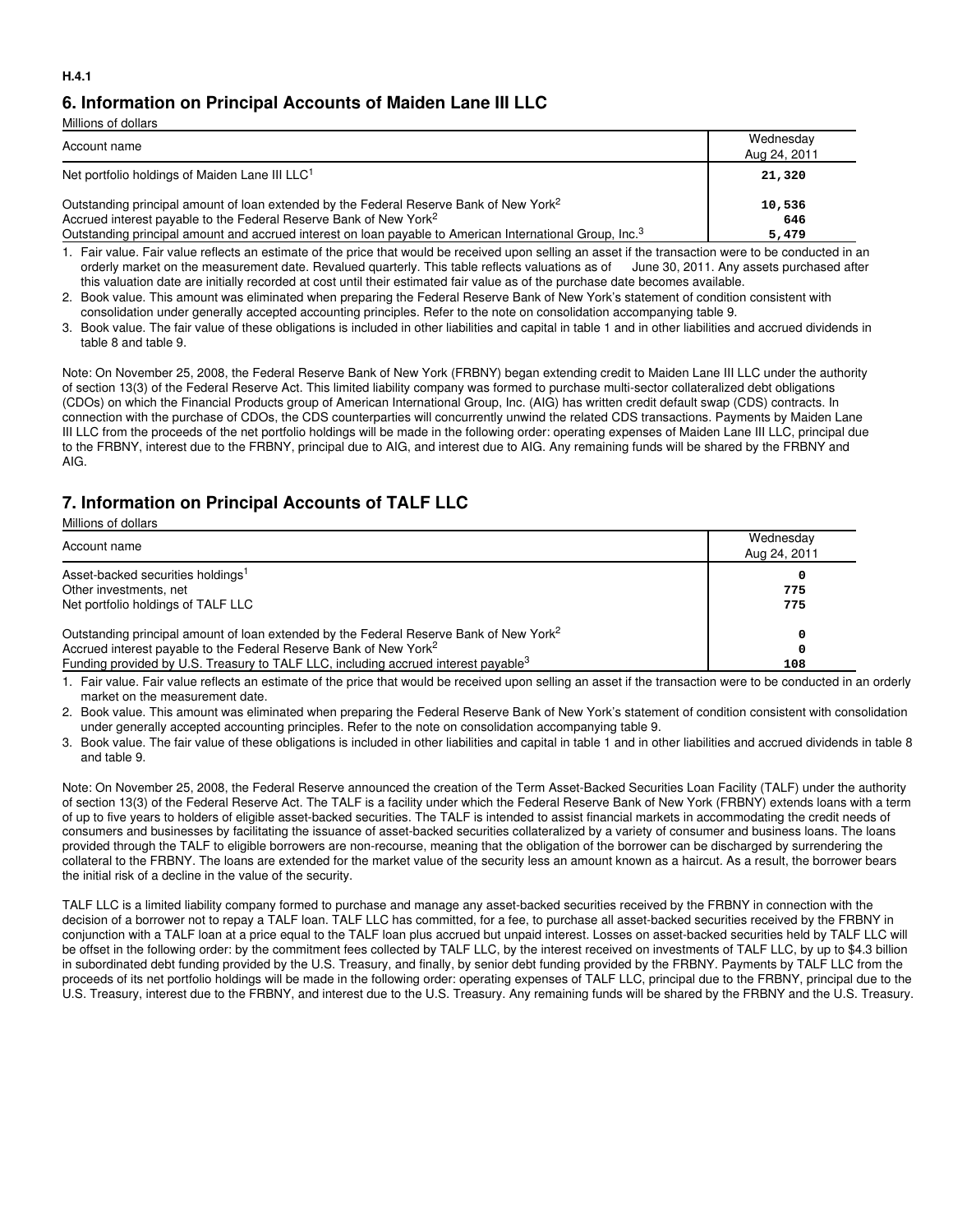## **8. Consolidated Statement of Condition of All Federal Reserve Banks**

Millions of dollars

|                                                            | Eliminations from | Wednesday<br>Aug 24, 2011 |   | Change since |   |              |  |
|------------------------------------------------------------|-------------------|---------------------------|---|--------------|---|--------------|--|
| Assets, liabilities, and capital                           | consolidation     |                           |   | Wednesday    |   | Wednesday    |  |
|                                                            |                   |                           |   | Aug 17, 2011 |   | Aug 25, 2010 |  |
| Assets                                                     |                   |                           |   |              |   |              |  |
| Gold certificate account                                   |                   | 11,037                    |   | 0            |   | n            |  |
| Special drawing rights certificate account                 |                   | 5,200                     |   | 0            |   |              |  |
| Coin                                                       |                   | 2,202                     | + | 13           | ۰ | 133          |  |
| Securities, repurchase agreements, and loans               |                   | 2,662,263                 |   | 502          |   | 561,713      |  |
| Securities held outright <sup>1</sup>                      |                   | 2,650,561                 |   | 301          |   | 606,394      |  |
| U.S. Treasury securities                                   |                   | 1,648,435                 |   | 802          |   | 863,937      |  |
| Bills <sup>2</sup>                                         |                   | 18,423                    |   | 0            |   |              |  |
| Notes and bonds, nominal <sup>2</sup>                      |                   | 1,554,672                 | ÷ | 820          | ÷ | 835,142      |  |
| Notes and bonds, inflation-indexed <sup>2</sup>            |                   | 65,948                    |   | 0            | ÷ | 24,819       |  |
| Inflation compensation <sup>3</sup>                        |                   | 9,392                     |   | 18           |   | 3,975        |  |
| Federal agency debt securities <sup>2</sup>                |                   | 109,776                   |   | 884          |   | 46,726       |  |
| Mortgage-backed securities <sup>4</sup>                    |                   | 892,350                   |   | 219          |   | 210,817      |  |
| Repurchase agreements <sup>5</sup>                         |                   |                           |   | 0            |   |              |  |
| Loans                                                      |                   | 11,702                    |   | 201          |   | 44,681       |  |
| Net portfolio holdings of Commercial Paper                 |                   |                           |   |              |   |              |  |
| Funding Facility LLC <sup>6</sup>                          |                   | 0                         |   | 0            |   | 0            |  |
| Net portfolio holdings of Maiden Lane LLC <sup>7</sup>     |                   | 18,202                    | ٠ | 28           |   | 10,788       |  |
| Net portfolio holdings of Maiden Lane II LLC <sup>8</sup>  |                   | 10,071                    |   | 3            |   | 5,959        |  |
| Net portfolio holdings of Maiden Lane III LLC <sup>9</sup> |                   | 21,320                    |   | 5            |   | 2,007        |  |
| Net portfolio holdings of TALF LLC <sup>10</sup>           |                   | 775                       |   | 8            |   | 200          |  |
| Preferred interests in AIA Aurora LLC and ALICO            |                   |                           |   |              |   |              |  |
| Holdings LLC <sup>11</sup>                                 |                   | 0                         |   | 0            |   | 25,733       |  |
| Items in process of collection                             | (109)             | 267                       | ٠ | 45           |   | 52           |  |
| <b>Bank premises</b>                                       |                   | 2,199                     |   | 0            |   | 30           |  |
| Central bank liquidity swaps <sup>12</sup>                 |                   | 500                       | ٠ | 300          |   | 461          |  |
| Other assets <sup>13</sup>                                 |                   | 129,117                   | + | 1,558        |   | 40,839       |  |
| <b>Total assets</b>                                        | (109)             | 2,863,155                 | ÷ | 1,460        | ÷ | 558,779      |  |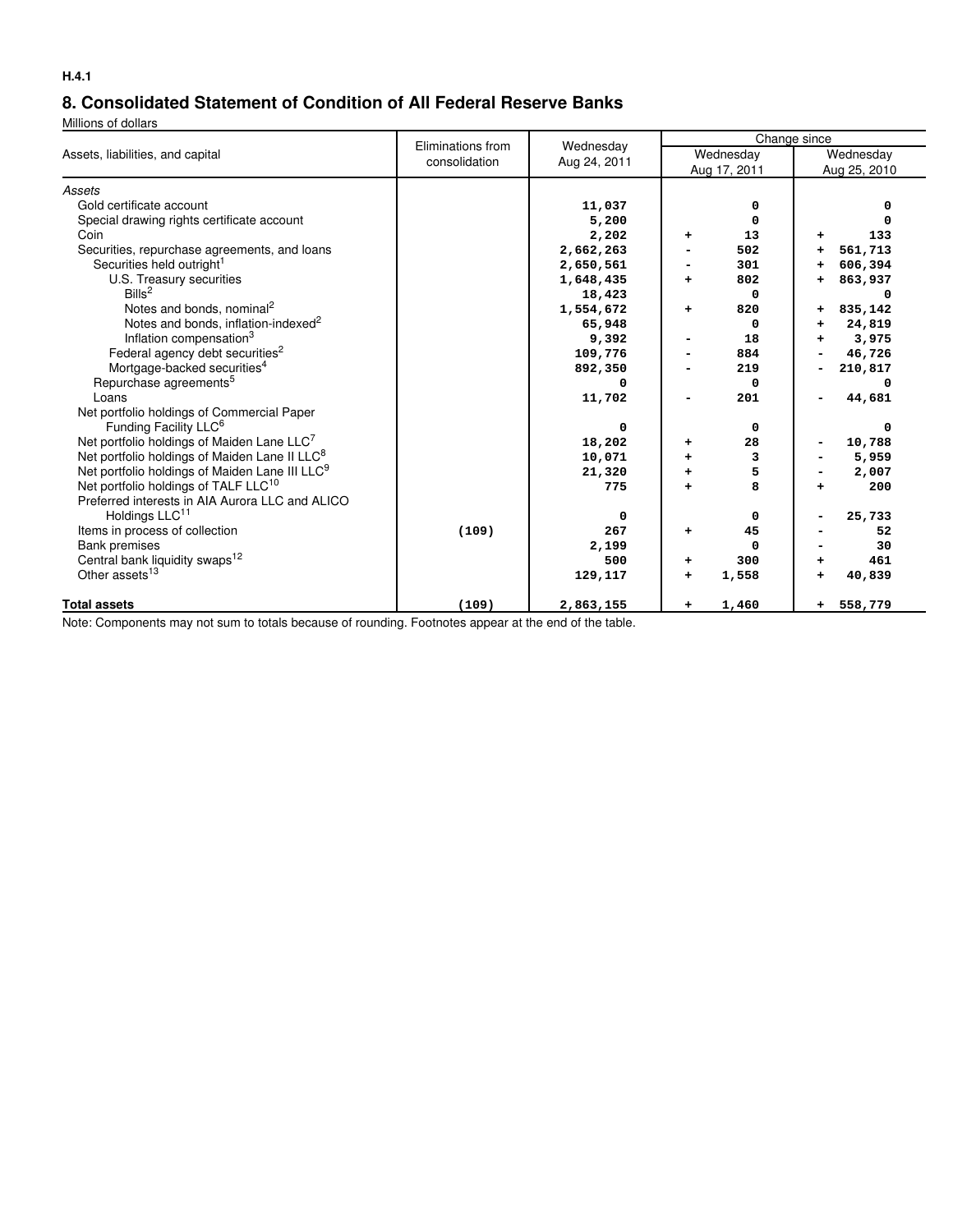#### **8. Consolidated Statement of Condition of All Federal Reserve Banks (continued)**

Millions of dollars

| Assets, liabilities, and capital                      | Eliminations from | Wednesday    | Change since       |              |  |  |
|-------------------------------------------------------|-------------------|--------------|--------------------|--------------|--|--|
|                                                       | consolidation     |              | Wednesday          | Wednesday    |  |  |
|                                                       |                   | Aug 24, 2011 | Aug 17, 2011       | Aug 25, 2010 |  |  |
| Liabilities                                           |                   |              |                    |              |  |  |
| Federal Reserve notes, net of F.R. Bank holdings      |                   | 991,611      | 771                | 85,334<br>+  |  |  |
| Reverse repurchase agreements <sup>14</sup>           |                   | 99,519       | 3,608<br>$\ddot{}$ | 38,404<br>٠  |  |  |
| Deposits                                              | (0)               | 1,699,730    | 1,456              | 436,083<br>٠ |  |  |
| Term deposits held by depository institutions         |                   | 5,088        | O                  | 2,969<br>÷   |  |  |
| Other deposits held by depository institutions        |                   | 1,610,044    | 37,113<br>۰.       | 556,702<br>÷ |  |  |
| U.S. Treasury, general account                        |                   | 10,896       | 1,991<br>$\ddot{}$ | 5,007<br>٠   |  |  |
| U.S. Treasury, supplementary financing account        |                   | 0            | 0                  | 199,954      |  |  |
| Foreign official                                      |                   | 5,228        | 102<br>+           | 3,318<br>+   |  |  |
| Other                                                 | (0)               | 68,475       | 33,565<br>+        | 68,042<br>٠  |  |  |
| Deferred availability cash items                      | (109)             | 1,398        | 54<br>$\ddot{}$    | 587          |  |  |
| Other liabilities and accrued dividends <sup>15</sup> |                   | 19,067       | 11<br>÷            | 4,027<br>٠   |  |  |
| <b>Total liabilities</b>                              | (109)             | 2,811,325    | 1,447<br>$\ddot{}$ | 563,260<br>÷ |  |  |
| Capital accounts                                      |                   |              |                    |              |  |  |
| Capital paid in                                       |                   | 25,915       | 6<br>٠             | 807          |  |  |
| Surplus                                               |                   | 25,915       | 6<br>÷             | 70<br>÷      |  |  |
| Other capital accounts                                |                   | 0            | 0                  | 3,743        |  |  |
| Total capital                                         |                   | 51,830       | 13<br>٠            | 4,481        |  |  |

Note: Components may not sum to totals because of rounding.

- 1. Includes securities lent to dealers under the overnight securities lending facility; refer to table 1A.
- 2. Face value of the securities.
- 3. Compensation that adjusts for the effect of inflation on the original face value of inflation-indexed securities.
- 4. Guaranteed by Fannie Mae, Freddie Mac, and Ginnie Mae. Current face value of the securities, which is the remaining principal balance of the underlying mortgages.
- 5. Cash value of agreements, which are collateralized by U.S. Treasury and federal agency securities.
- 6. Includes the book value of the commercial paper, net of amortized costs and related fees, and other investments held by the Commercial Paper Funding Facility LLC.
- 7. Refer to table 4 and the note on consolidation accompanying table 9.
- 8. Refer to table 5 and the note on consolidation accompanying table 9.
- 9. Refer to table 6 and the note on consolidation accompanying table 9.
- 10.Refer to table 7 and the note on consolidation accompanying table 9.
- 11.As a result of the closing of the AIG recapitalization plan on January 14, 2011, the Federal Reserve Bank of New York has been paid in full for its preferred interests in AIA Aurora LLC and ALICO Holdings LLC. A portion of the preferred interests was redeemed by AIG with the funds from AIG asset dispositions that were held as agent by the Federal Reserve.
- 12.Dollar value of foreign currency held under these agreements valued at the exchange rate to be used when the foreign currency is returned to the foreign central bank. This exchange rate equals the market exchange rate used when the foreign currency was acquired from the foreign central bank.
- 13.Includes other assets denominated in foreign currencies, which are revalued daily at market exchange rates and the fair value adjustment to credit extended by the Federal Reserve Bank of New York (FRBNY) to eligible borrowers through the Term Asset-Backed Securities Loan Facility. Before the closing of the AIG recapitalization plan on January 14, 2011, included accrued dividends on the FRBNY's preferred interests in AIA Aurora LLC and ALICO Holdings LLC.
- 14.Cash value of agreements, which are collateralized by U.S. Treasury securities, federal agency debt securities, and mortgage-backed securities.
- 15.Includes the liabilities of Maiden Lane LLC, Maiden Lane II LLC, Maiden Lane III LLC, and TALF LLC to entities other than the Federal Reserve Bank of New York, including liabilities that have recourse only to the portfolio holdings of these LLCs. Refer to table 4 through table 7 and the note on consolidation accompanying table 9. Also includes the liability for interest on Federal Reserve notes due to U.S. Treasury. Before the closing of the AIG recapitalization plan on January 14, 2011, included funds from American International Group, Inc. asset dispositions, held as agent.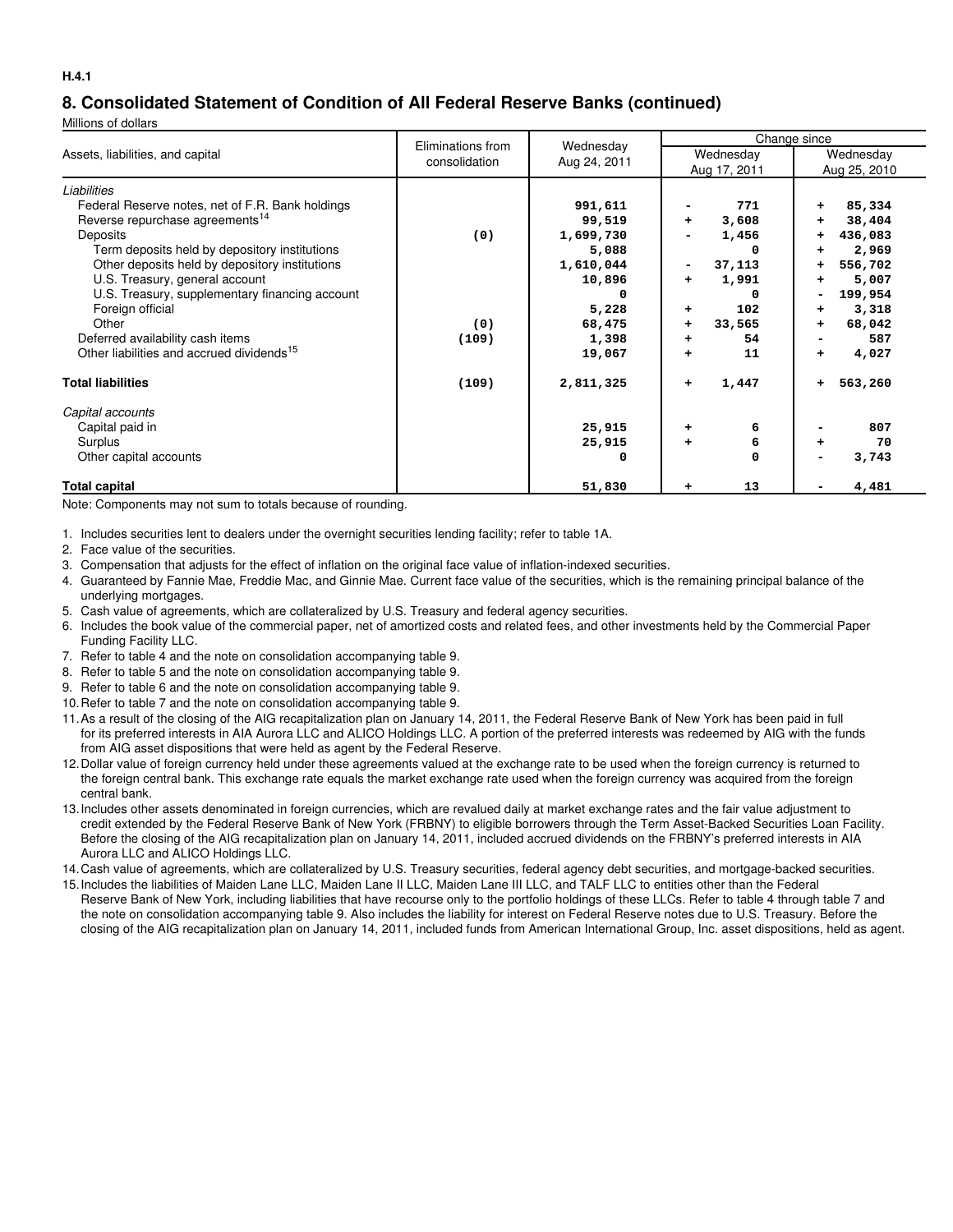## **9. Statement of Condition of Each Federal Reserve Bank, August 24, 2011**

Millions of dollars

| Assets, liabilities, and capital                 | Total     | Boston       |                     | New York Philadelphia Cleveland |              | Richmond                  | Atlanta  | Chicago  | St. Louis  | Minneapolis  | Kansas<br>City | Dallas   | San<br>Francisco |
|--------------------------------------------------|-----------|--------------|---------------------|---------------------------------|--------------|---------------------------|----------|----------|------------|--------------|----------------|----------|------------------|
| Assets                                           |           |              |                     |                                 |              |                           |          |          |            |              |                |          |                  |
| Gold certificate account                         | 11,037    | 390          | 3,866               | 432                             | 450          | 872                       | 1,394    | 854      | 319        | 197          | 318            | 728      | 1,217            |
| Special drawing rights certificate acct.         | 5,200     | 196          | 1,818               | 210                             | 237          | 412                       | 654      | 424      | 150        | 90           | 153            | 282      | 574              |
| Coin                                             | 2,202     | 51           | 72                  | 163                             | 162          | 365                       | 198      | 333      | 41         | 57           | 166            | 228      | 365              |
| Securities, repurchase agreements,               |           |              |                     |                                 |              |                           |          |          |            |              |                |          |                  |
| and loans                                        | 2,662,263 |              | 65, 168 1, 244, 220 | 90,798                          | 71,597       | 306,113                   | 197,060  | 157,414  | 50,202     | 40,772       | 70,522         | 104,830  | 263,568          |
| Securities held outright <sup>1</sup>            | 2,650,561 | 65,168       | 1,232,625           | 90,798                          | 71,597       | 306,113                   | 197,050  | 157,405  | 50,167     | 40,735       | 70,506         | 104,830  | 263,568          |
| U.S. Treasury securities                         | 1,648,435 | 40,529       | 766,593             | 56,469                          | 44,528       | 190,377                   | 122,549  | 97,893   | 31,200     | 25,334       | 43,849         | 65,196   | 163,918          |
| Bills <sup>2</sup>                               | 18,423    | 453          | 8,567               | 631                             | 498          | 2,128                     | 1,370    | 1,094    | 349        | 283          | 490            | 729      | 1,832            |
| Notes and bonds <sup>3</sup>                     | 1,630,013 | 40,076       | 758,026             | 55,838                          | 44,030       | 188,250                   | 121,179  | 96,799   | 30,851     | 25,051       | 43,359         | 64,467   | 162,086          |
| Federal agency debt securities <sup>2</sup>      | 109,776   | 2,699        | 51,051              | 3,760                           | 2,965        | 12,678                    | 8,161    | 6,519    | 2,078      | 1,687        | 2,920          | 4,342    | 10,916           |
| Mortgage-backed securities <sup>4</sup>          | 892,350   | 21,940       | 414,981             | 30,568                          | 24,104       | 103,057                   | 66,340   | 52,993   | 16,890     | 13,714       | 23,737         | 35,293   | 88,734           |
| Repurchase agreements <sup>5</sup>               | $\Omega$  | $\Omega$     |                     |                                 | $\Omega$     | $\Omega$                  | $\Omega$ | $\Omega$ | $^{\circ}$ | $\Omega$     | $\Omega$       |          |                  |
| Loans                                            | 11,702    |              | 11,595              |                                 | $\Omega$     | $\Omega$                  | 10       | 10       | 35         | 37           | 16             |          | 0                |
| Net portfolio holdings of Commercial             |           |              |                     |                                 |              |                           |          |          |            |              |                |          |                  |
| Paper Funding Facility LLC <sup>6</sup>          |           | O            |                     |                                 | $\Omega$     | $\Omega$                  |          |          |            | U            |                |          |                  |
| Net portfolio holdings of Maiden                 |           |              |                     |                                 |              |                           |          |          |            |              |                |          |                  |
| Lane $LLC7$                                      | 18,202    | $\Omega$     | 18,202              |                                 | $\Omega$     | $\Omega$                  | $\Omega$ |          | U          | U            |                | O        |                  |
| Net portfolio holdings of Maiden                 |           |              |                     |                                 |              |                           |          |          |            |              |                |          |                  |
| Lane II LLC <sup>8</sup>                         | 10,071    | <sup>0</sup> | 10,071              |                                 | $\Omega$     | $\Omega$                  |          |          | U          | <sup>o</sup> |                | $\Omega$ | 0                |
| Net portfolio holdings of Maiden                 |           |              |                     |                                 |              |                           |          |          |            |              |                |          |                  |
| Lane III LLC <sup>9</sup>                        | 21,320    | 0            | 21,320              |                                 | $\Omega$     | $\Omega$                  |          |          |            |              |                |          |                  |
| Net portfolio holdings of TALF LLC <sup>10</sup> | 775       |              | 775                 |                                 |              | $\Omega$                  |          |          |            |              |                |          |                  |
| Preferred interests in AIA Aurora LLC            |           |              |                     |                                 |              |                           |          |          |            |              |                |          |                  |
| and ALICO Holdings LLC <sup>11</sup>             | $\Omega$  |              |                     | 0                               | 0            |                           |          |          |            |              |                |          |                  |
| Items in process of collection                   | 376       | 24           |                     | 51                              | 113          |                           | 28       | 44       |            | 16           | 10             | 26       | 49               |
| <b>Bank premises</b>                             | 2,199     | 123          | 255                 | 67                              | 137          | 236                       | 214      | 207      | 135        | 106          | 261            | 247      | 212              |
| Central bank liquidity swaps <sup>12</sup>       | 500       | 17           | 145                 | 48                              | 37           | 103                       | 29       | 13       | 4          | 15           |                | 8        | 77               |
| Other assets <sup>13</sup>                       | 129,117   | 3,473        | 55,010              | 6,186                           | 4,792        | 17,450                    | 9,152    | 6,719    | 2,162      | 2,442        | 2,959          | 4,456    | 14,316           |
| Interdistrict settlement account                 | 0         | 1,007        | $+231,159$          | 2,543                           | 4,823<br>$+$ | 124,235<br>$\blacksquare$ | 33,475   | 9,084    | 9,501      | 18,968       | $19,213$ +     | 60       | 18,016           |
|                                                  |           |              |                     |                                 |              |                           |          |          |            |              |                |          |                  |
| <b>Total assets</b>                              | 2,863,264 |              | 68,436 1,586,914    | 95,413                          | 82,349       | 201,320                   | 175,254  | 156,923  | 43,521     | 24,728       | 55,180         | 110,866  | 262,362          |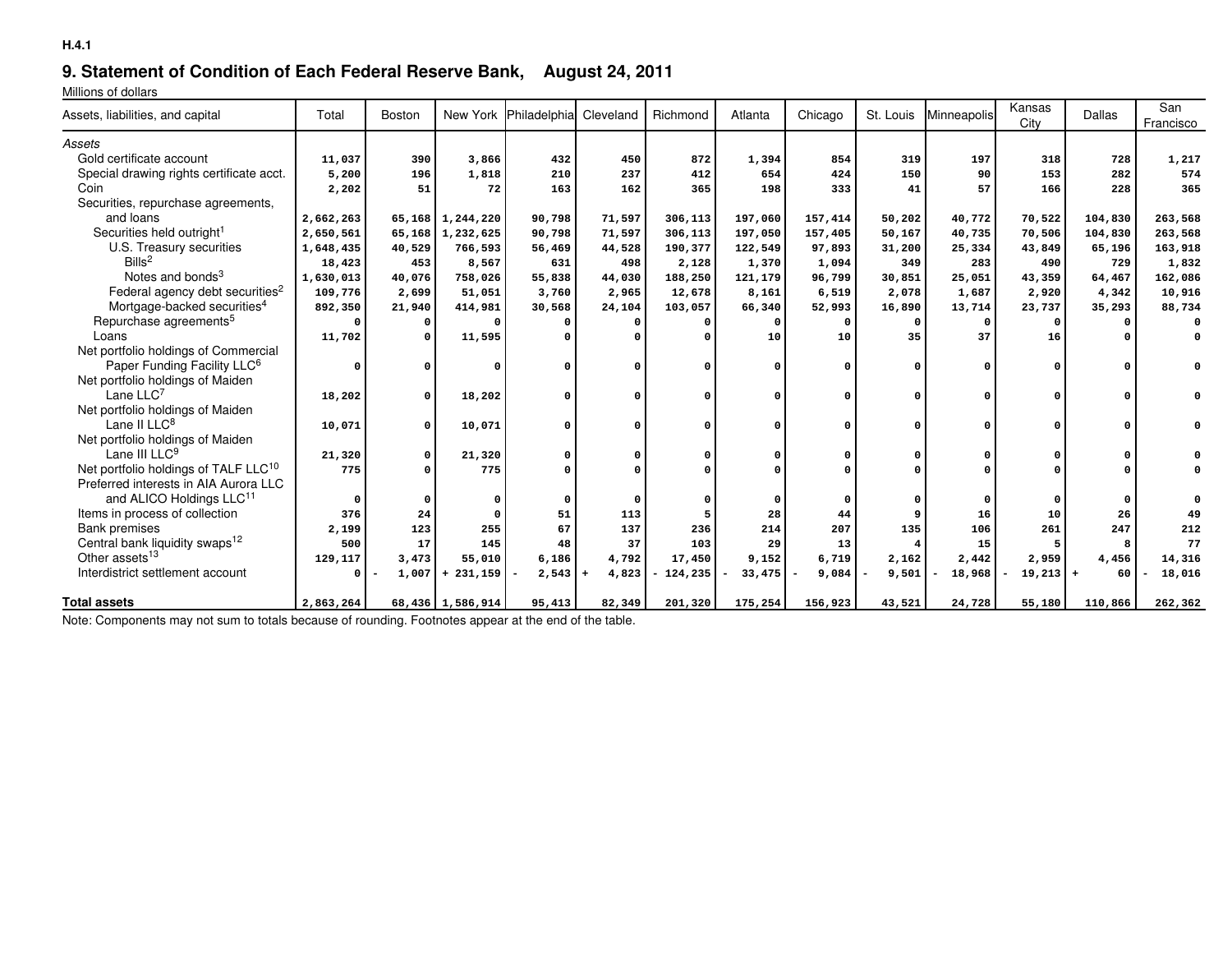## **9. Statement of Condition of Each Federal Reserve Bank, August 24, 2011 (continued)**

Millions of dollars

| Assets, liabilities, and capital            | Total        | Boston |                     | New York Philadelphia | Cleveland | Richmond | Atlanta  | Chicago | St. Louis | Minneapolis  | Kansas<br>City | Dallas   | San<br>Francisco |
|---------------------------------------------|--------------|--------|---------------------|-----------------------|-----------|----------|----------|---------|-----------|--------------|----------------|----------|------------------|
| Liabilities                                 |              |        |                     |                       |           |          |          |         |           |              |                |          |                  |
| Federal Reserve notes outstanding           | 1,156,484    | 43,211 | 386,489             | 46,564                | 55,275    | 95,740   | 143,289  | 90,713  | 34,017    | 19,303       | 32,100         | 75,246   | 134,539          |
| Less: Notes held by F.R. Banks              | 164,873      | 5,556  | 44,368              | 6,474                 | 7,897     | 12,556   | 24,008   | 13,419  | 4,525     | 5,550        | 3,522          | 11,165   | 25,833           |
| Federal Reserve notes, net                  | 991,611      | 37,655 | 342,121             | 40,090                | 47,378    | 83,184   | 119,280  | 77,294  | 29,492    | 13,753       | 28,578         | 64,081   | 108,706          |
| Reverse repurchase agreements <sup>14</sup> | 99,519       | 2,447  | 46,281              | 3,409                 | 2,688     | 11,493   | 7,398    | 5,910   | 1,884     | 1,529        | 2,647          | 3,936    | 9,896            |
| Deposits                                    | 1,699,730    |        | 26, 142 1, 168, 439 | 46,692                | 27,800    | 94,548   | 44,937   | 71,625  | 11,437    | 8,718        | 23,142         | 41,647   | 134,603          |
| Term deposits held by depository            |              |        |                     |                       |           |          |          |         |           |              |                |          |                  |
| institutions                                | 5,088        | 20     | 1,485               | 805                   | $\Omega$  | 1,765    | $\Omega$ | 22      | 75        | 40           |                | 30       | 840              |
| Other deposits held by depository           |              |        |                     |                       |           |          |          |         |           |              |                |          |                  |
| institutions                                | 1,610,044    |        | 26,102 1,082,607    | 45,884                | 27,796    | 92,644   | 44,935   | 71,574  | 11,321    | 8,676        | 23,134         | 41,617   | 133,754          |
| U.S. Treasury, general account              | 10,896       |        | 10,896              | 0                     |           |          |          |         |           | $\Omega$     |                |          | $\Omega$         |
| U.S. Treasury, supplementary                |              |        |                     |                       |           |          |          |         |           |              |                |          |                  |
| financing account                           | <sup>n</sup> |        |                     | 0                     |           |          |          |         |           | <sup>0</sup> |                |          |                  |
| Foreign official                            | 5,228        |        | 5,199               | $\overline{\bf 4}$    | 3         |          |          |         |           |              |                |          |                  |
| Other                                       | 68,475       | 18     | 68,252              | $\Omega$              |           | 130      | $\Omega$ | 28      | 41        | 0            |                | $\Omega$ |                  |
| Deferred availability cash items            | 1,507        | 69     |                     | 203                   | 214       | 59       | 89       | 112     | 49        | 341          | 72             | 68       | 232              |
| Interest on Federal Reserve notes due       |              |        |                     |                       |           |          |          |         |           |              |                |          |                  |
| to U.S. Treasury <sup>15</sup>              | 1,359        | 33     | 641                 | 37                    | 33        | 156      | 107      | 84      | 27        | 21           | 40             | 58       | 122              |
| Other liabilities and accrued               |              |        |                     |                       |           |          |          |         |           |              |                |          |                  |
| dividends <sup>16</sup>                     | 17,709       | 205    | 13,911              | 273                   | 273       | 760      | 489      | 412     | 181       | 146          | 183            | 291      | 585              |
| <b>Total liabilities</b>                    | 2,811,434    |        | 66,550 1,571,392    | 90,704                | 78,385    | 190,200  | 172,300  | 155,437 | 43,070    | 24,508       | 54,662         | 110,082  | 254,143          |
| Capital                                     |              |        |                     |                       |           |          |          |         |           |              |                |          |                  |
| Capital paid in                             | 25,915       | 943    | 7,761               | 2,354                 | 1,982     | 5,560    | 1,477    | 743     | 225       | 110          | 259            | 392      | 4,109            |
| Surplus                                     | 25,915       | 943    | 7,761               | 2,354                 | 1,982     | 5,560    | 1,477    | 743     | 225       | 110          | 259            | 392      | 4,109            |
| Other capital                               |              |        |                     | $\Omega$              |           |          |          |         |           | $\Omega$     |                |          | $\Omega$         |
| <b>Total liabilities and capital</b>        | 2,863,264    |        | 68,436 1,586,914    | 95,413                | 82,349    | 201,320  | 175,254  | 156,923 | 43,521    | 24,728       | 55,180         | 110,866  | 262,362          |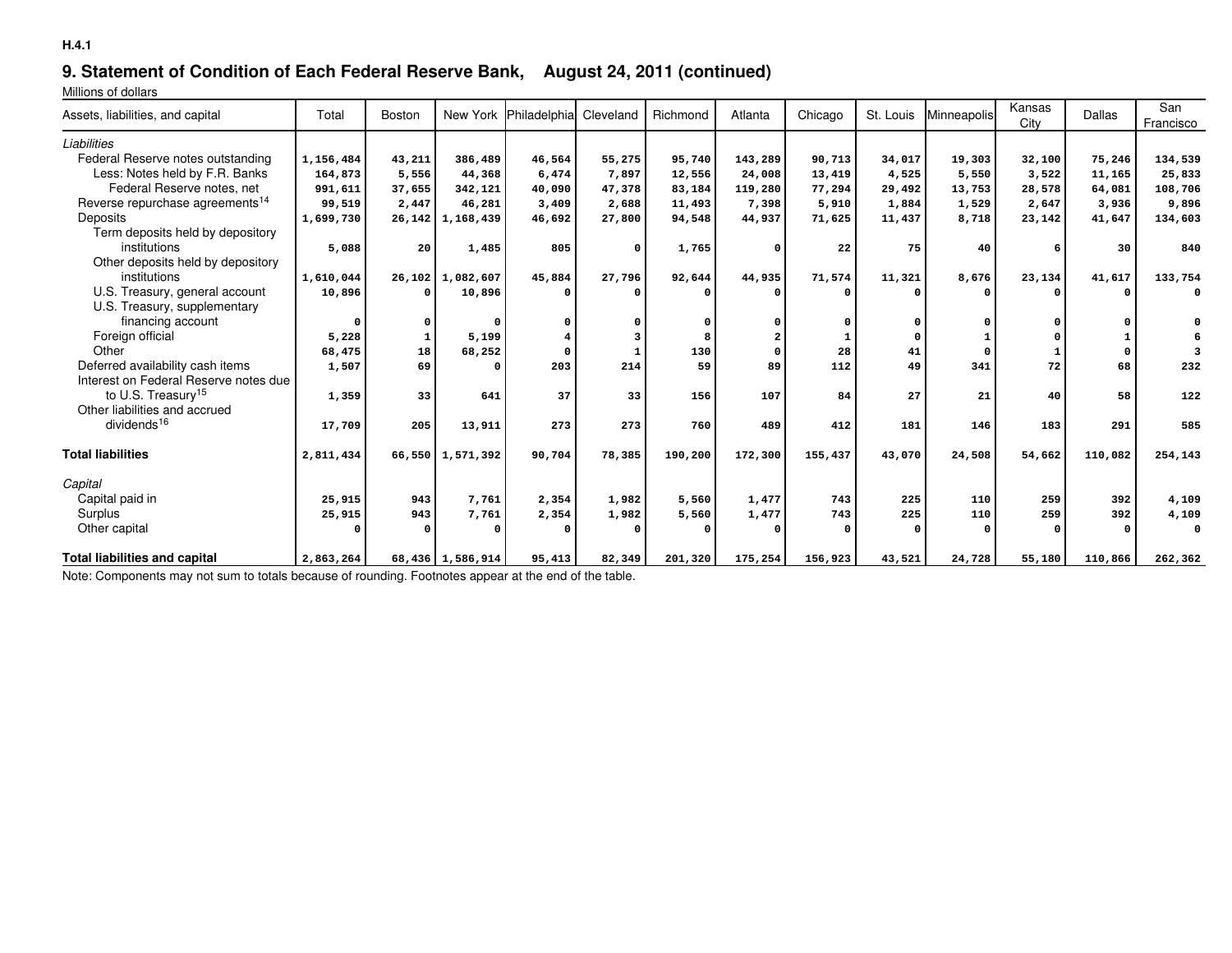## **9. Statement of Condition of Each Federal Reserve Bank, August 24, 2011 (continued)**

- 1. Includes securities lent to dealers under the overnight securities lending facility; refer to table 1A.
- 2. Face value of the securities.
- 3. Includes the original face value of inflation-indexed securities and compensation that adjusts for the effect of inflation on the original face value of such securities.
- 4. Guaranteed by Fannie Mae, Freddie Mac, and Ginnie Mae. Current face value of the securities, which is the remaining principal balance of the underlying mortgages.
- 5. Cash value of agreements, which are collateralized by U.S. Treasury and federal agency securities.
- 6. Includes the book value of the commercial paper, net of amortized costs and related fees, and other investments held by the Commercial Paper Funding Facility LLC.
- 7. Refer to table 4 and the note on consolidation below.
- 8. Refer to table 5 and the note on consolidation below.
- 9. Refer to table 6 and the note on consolidation below.
- 10.Refer to table 7 and the note on consolidation below.
- 11.As a result of the closing of the AIG recapitalization plan on January 14, 2011, the Federal Reserve Bank of New York has been paid in full for its preferred interests in AIA Aurora LLC and ALICOHoldings LLC. A portion of the preferred interests was redeemed by AIG with the funds from AIG asset dispositions that were held as agent by the Federal Reserve.
- 12. Dollar value of foreign currency held under these agreements valued at the exchange rate to be used when the foreign currency is returned to the foreign central bank. This exchange rate equals the market exchange rate used when the foreign currency was acquired from the foreign central bank.
- 13. Includes other assets denominated in foreign currencies, which are revalued daily at market exchange rates and the fair value adjustment to credit extended by the Federal Reserve Bank of New York (FRBNY) to eligible borrowers through the Term Asset-Backed Securities Loan Facility. Before the closing of the AIG recapitalization plan on January 14, 2011, included accrued dividends on the FRBNY's preferred interests in AIA Aurora LLC and ALICO Holdings LLC.
- 14.Cash value of agreements, which are collateralized by U.S. Treasury securities, federal agency debt securities, and mortgage-backed securities.
- 15. Represents the estimated weekly remittances to U.S Treasury as interest on Federal Reserve notes or, in those cases where the Reserve Bank's net earnings are not sufficient to equate surplus to capital paid-in, the deferred asset for interest on Federal Reserve notes. The amount of any deferred asset, which is presented as a negative amount in this line, represents the amount of the Federal Reserve Bank's earnings that must be retained before remittances to the U.S. Treasury resume. The amounts on this line are calculated in accordance with Board of Governors policy,which requires the Federal Reserve Banks to remit residual earnings to the U.S. Treasury as interest on Federal Reserve notes after providing for the costs of operations, payment of dividends, and the amount necessary to equate surplus with capital paid-in.
- 16. Includes the liabilities of Maiden Lane LLC, Maiden Lane II LLC, and TALT LLC to entities other than the Federal Reserve Bank of New York, including liabilities that have recourse only to the portfolio holdings of these LLCs. Refer to table 4 through table 7 and the note on consolidation below. Before the closing of the AIG recapitalization plan on January 14, 2011, included funds from American International Group, Inc. asset dispositions, held as agent.

#### Note on consolidation:

The Federal Reserve Bank of New York (FRBNY) has extended loans to several limited liability companies under the authority of section 13(3) of the Federal Reserve Act. On June 26, 2008, a loan was extended to Maiden Lane LLC, which was formed to acquire certain assets of Bear Stearns. On November 25, 2008, a loan was extended to Maiden Lane III LLC, which was formed to purchasemulti-sector collateralized debt obligations on which the Financial Products group of the American International Group, Inc. has written credit default swap contracts. On December 12, 2008, a loanwas extended to Maiden Lane II LLC, which was formed to purchase residential mortgage-backed securities from the U.S. securities lending reinvestment portfolio of subsidiaries of American International Group, Inc. On November 25, 2008, the Federal Reserve Board authorized the FRBNY to extend credit to TALF LLC, which was formed to purchase and manage any asset-backedsecurities received by the FRBNY in connection with the decision of a borrower not to repay a loan extended under the Term Asset-Backed Securities Loan Facility.

The FRBNY is the primary beneficiary of TALF LLC, because of the two beneficiaries of the LLC, the FRBNY and the U.S. Treasury, the FRBNY is primarily responsible for directing the financial activities ofTALF LLC. The FRBNY is the primary beneficiary of the other LLCs cited above because it will receive a majority of any residual returns of the LLCs and absorb a majority of any residual losses of the LLCs. Consistent with generally accepted accounting principles, the assets and liabilities of these LLCs have been consolidated with the assets and liabilities of the FRBNY in the preparation of the statements of condition shown on this release. As a consequence of the consolidation, the extensions of credit from the FRBNY to the LLCs are eliminated, the net assets of the LLCs appear as assets on the previous page (and in table 1 and table 8), and the liabilities of the LLCs to entities other than the FRBNY, including those with recourse only to the portfolio holdings of the LLCs, are included in other liabilities in this table (and table 1 and table 8).